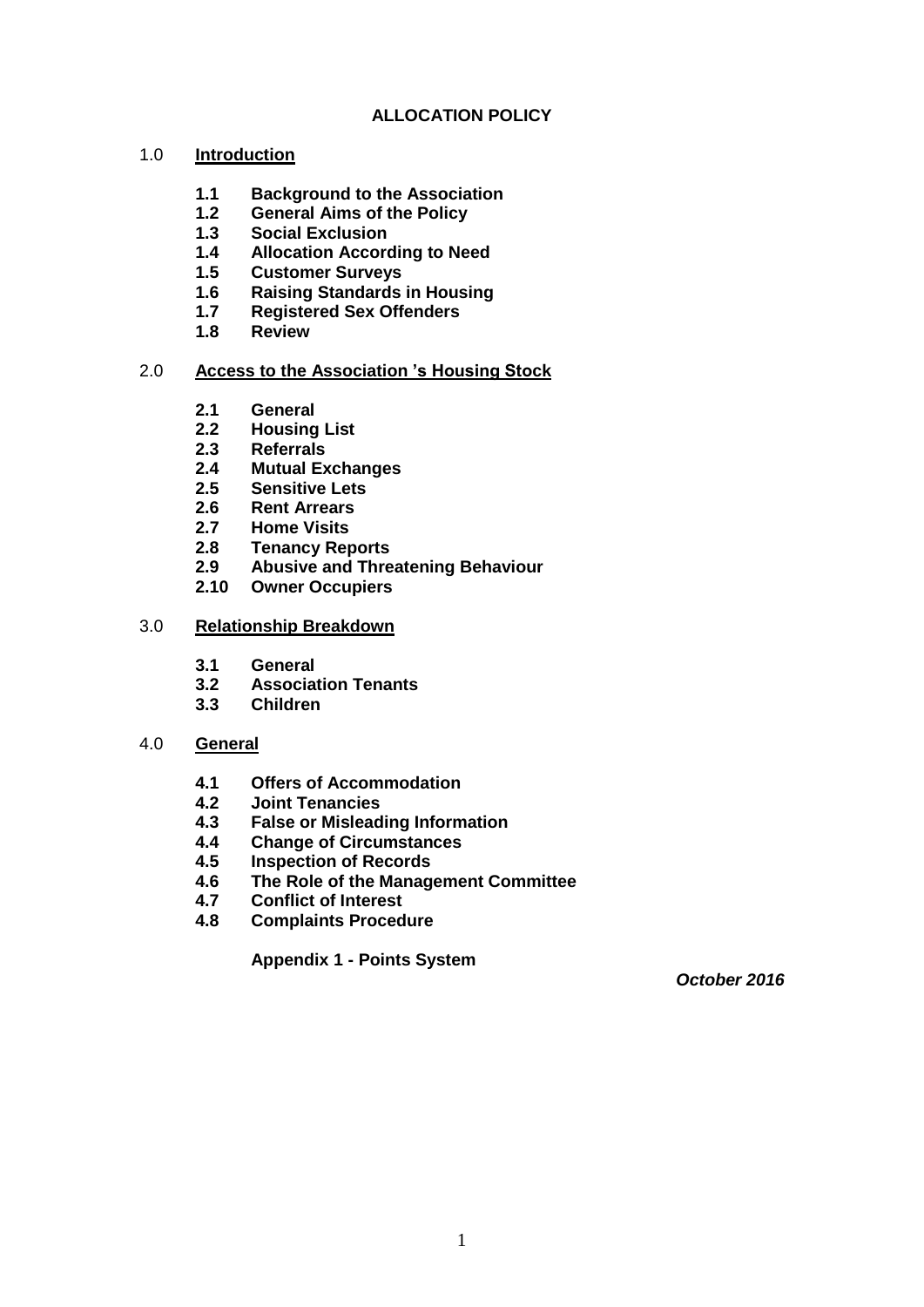# **1.0 INTRODUCTION**

### 1.1 *Background to the Association*

Blochairn Housing Association is a non-fully mutual Housing Association in the Royston area to the north east of Glasgow City Centre. The Association is controlled by a Management Committee of local residents who are unpaid volunteers.

Between 1991 and 1993 the Association bought 231 houses from Glasgow City Council. The houses have been improved to a high standard using Housing Association Grant and private finance. The original development programme was completed in 2002. In 2011 a new build development added 70 houses for rent and 31 for sale through Shared Equity.

## 1.2 *General Aims of the Policy*

As a community owned organisation, created to save and rebuild a tenement community, which needs and receives substantial and prolonged voluntary effort from local residents, the Association has a legitimate and necessary interest in having policies that foster community links and social networks. It must also have policies which are fair and make sure that applicants who are allocated a house have a real need for that house.

The aims of the Association's Allocation Policy are:

- To allocate housing fairly and objectively, with no discrimination on any grounds, such as, marital status, race, religion, disability, sex or sexual orientation
- To achieve a balance between promoting community and family support, and allocation priorities based on housing need, for example, medical problems, overcrowding, lacking or sharing basic amenities and poor environment

The Association recognises its limitations. With so few houses it cannot be all things to all people. It cannot meet all the needs of the wider community. If it can meet the needs and aspirations of the immediate community this will be a significant achievement. It is also the best way to ensure the long-term viability and to protect the substantial investment of public funds in the area.

### 1.3 *Social Exclusion*

Social exclusion could be defined as "the combination of poverty and institutional discrimination, both of which help to create unfavourable life chances and chronic exclusion from normal citizenship" (1).

Social exclusion starts with people feeling that they have no stake in their community, no influence over what happens and no ownership of any decisions. They have an acute and pervasive sense of powerlessness.

The residualisation of social rented housing over the past 35 years has played a significant part in the effective exclusion of the residents of many estates from the rest of society. Poor housing management, particularly of the allocation process, and the insistence on allocations based purely on housing need, has led to the creation of sink estates.

The Association hopes to deal with this issue through a number of initiatives including its allocation policy. It hopes to create and develop a sense of place and to enable the community to take pride in the area.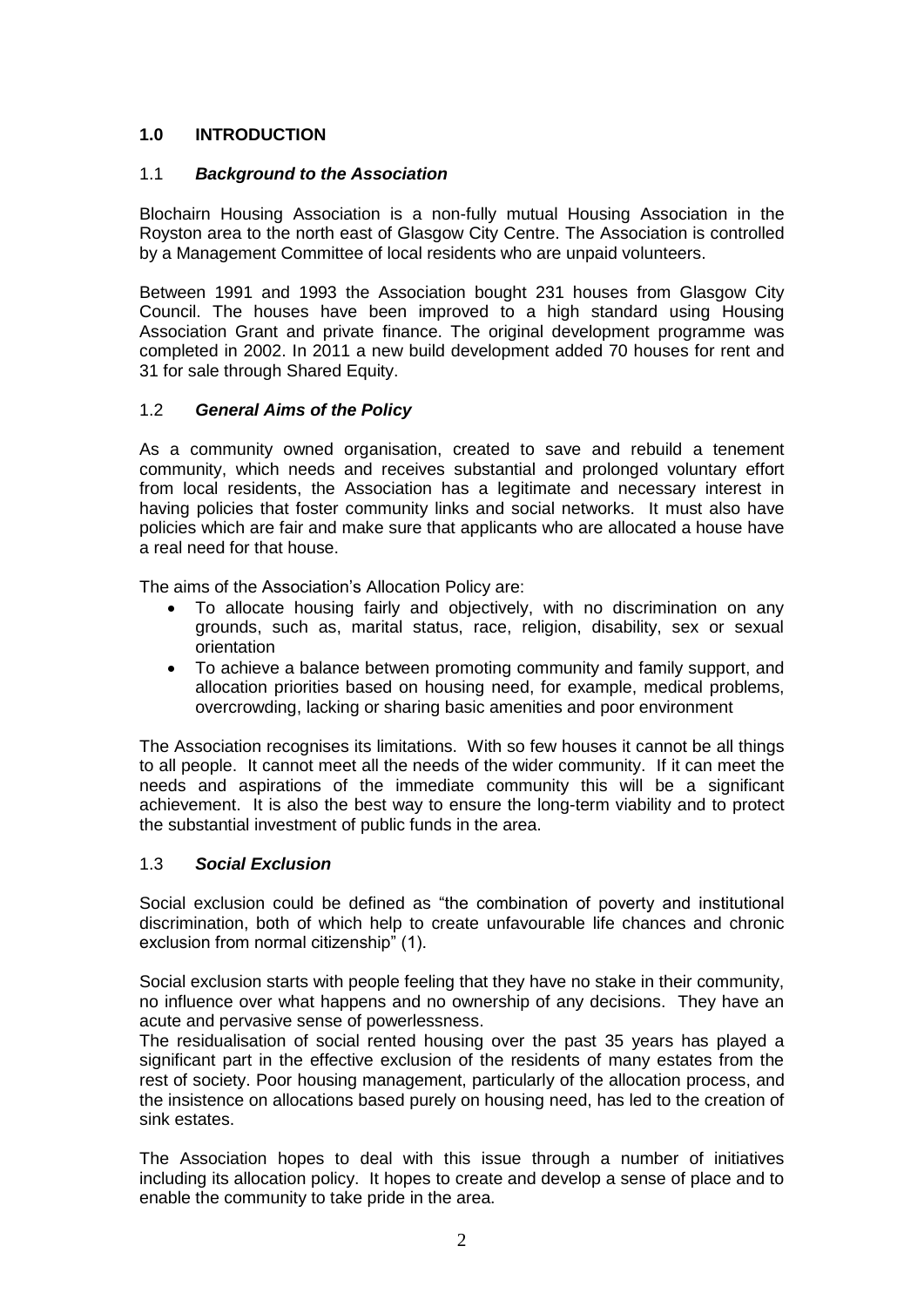## 1.4 *Allocation According to Need*

Research suggests that ". . . . . allocation according to need is always likely to be a slogan rather than actuality because, in practice, it is tempered by the requirements of political compromise and administrative efficiency" (2). This is perhaps why almost all housing associations give some degree of priority to local people/transfer applicants. Many also camouflage this in some way and, if called to 'defend' it, state that they are making best use of limited housing stock.

In a purely needs based system, tenants, by definition adequately housed, would not figure highly, whilst other groups, e.g. homeless applicants, who are more in need, would get the best houses. "This is intellectually as well as politically problematic unless it can be successfully argued that those living in the very worst circumstances should be compensated by being awarded the best (council) houses" (2).

It is also unlikely that housing applicants would understand a system that did not take account of existing tenants.

### 1.5 *Customer Surveys*

The Association's approach to allocations is in keeping with the views expressed by both tenants and waiting list applicants in customer surveys. The Association carried out a Tenant Satisfaction Surveys in 1999, 2004 and 2013. These included questions on *community* and on *allocation priorities.*

In 1999 a majority (58%) of Blochairn residents felt a sense of community in the Blochairn area. In 2004 this had increased to 82%. It increased again in 2013 to 92%.

In 1999, 91% of residents felt that priority should be given to existing residents and in 2004 this had risen to 94%. It was still high in 2013 but had reduced to 77%, perhaps due to the changing nature of the area and the community with influx of asylum seekers and economic migrants. A large majority (93%) felt that length of residence was an important consideration in 1999 and this was also the case in 2004. It remained high (84%) in 2013.

In 1999, a survey of Housing List applicants established a similar pattern. A large majority of applicants (79%) believed that length of tenancy was an important consideration whilst only 5% disagreed. In 2003, a further survey showed that 67% thought that length of tenancy should be taken into account. Again, only 5% disagreed.

When asked if the Association's own tenants applying for a transfer should have priority over Housing List applicants, in 1999, 66% said they should, with only 17% disagreeing. In 2003, there was still a slight majority (51%) who thought that tenants should get priority, whilst 32% disagreed.

In 2013, 61% of Blochairn tenants said that priority should be given to Royston residents and 72% said that the length of residence in Royston.

The results of these surveys have helped shape the current policy.

### 1.6 *Raising Standards in Housing*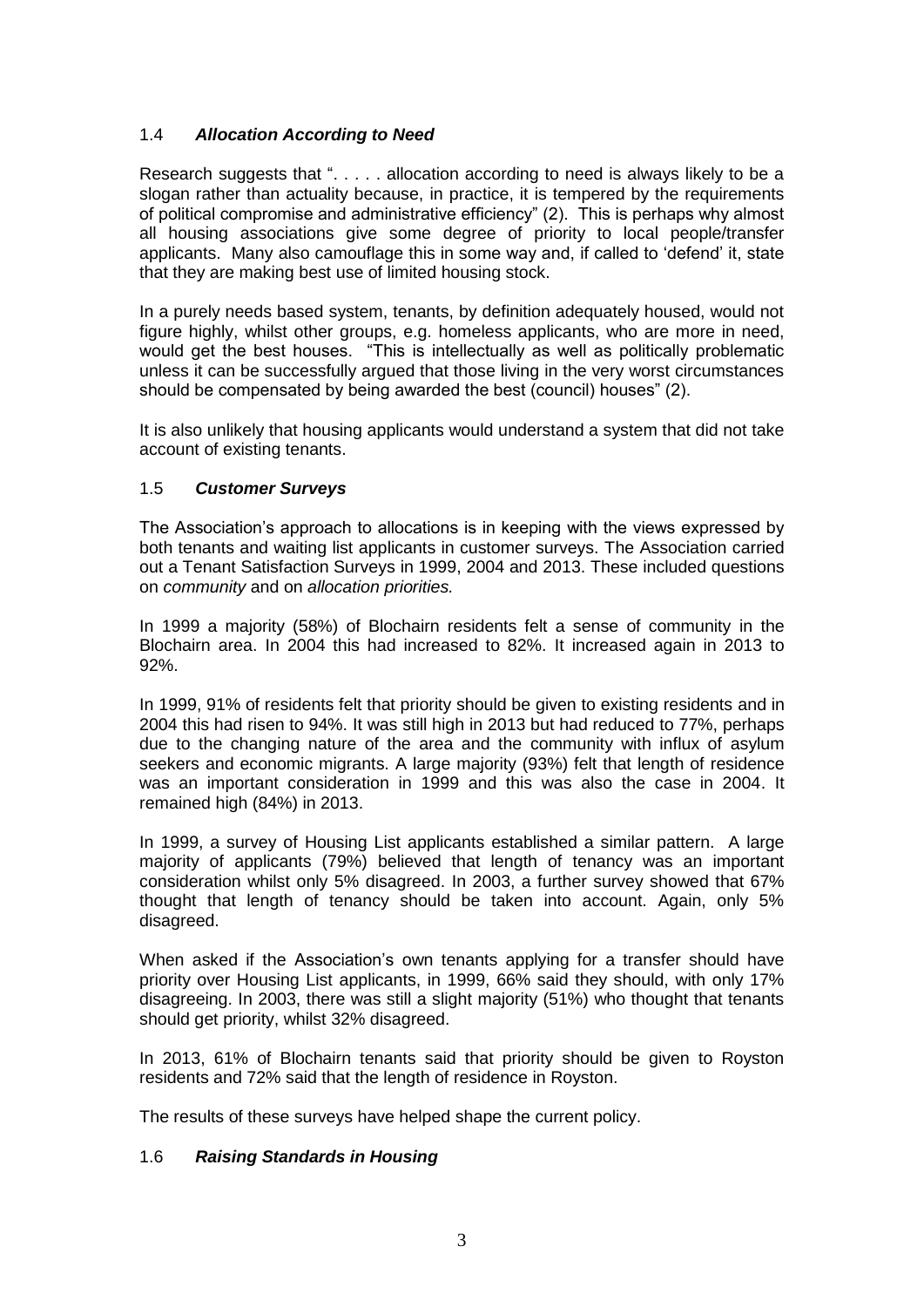The Scottish Federation of Housing Associations (SFHA) *Raising Standards in Housing* document in 1999 helped the Association to develop its allocation policy. The Association welcomed the recognition that both the needs of individual applicant and the needs of the community are important. The Association seeks to achieve and maintain a balanced, stable community by

- providing a degree of choice and taking account of the aspirations of housing applicants
- addressing a range of levels of need rather than an over concentration of households with high levels of vulnerability or dependency
- addressing a range of life and employment experiences rather than an excessive over concentration of households wholly dependent on benefit
- creating and sustaining social, community and family networks

In trying to create and sustain social, community and family networks the Association will adopt a broad interpretation of social support and will not ask for documentary evidence unless the applicant wishes to be considered specifically on medical grounds in the *Relative in Need* category.

Many, so called, "aspirational" factors involve clear housing need elements, e.g. gas central heating, more cupboard space, larger kitchen, etc. However, the Association does not wish to add every possibility to its points system. This would unnecessarily complicate the allocation process.

In view of the low numbers of houses owned by the Association, and the low numbers becoming available for relet, priority must be given to transfer applicants to make sure that the best possible benefit can be gained from any vacancy, using the "vacancy chain reaction" i.e. each transfer applicant housed creates another vacancy. This is the only way to provide any degree of mobility for existing tenants whose needs change over time.

The Chartered Institute of Housing in Scotland (3) recognised that:

"The range, complexity and severity of needs now displayed by many applicants for housing in the social rented sector means that much greater attention must be paid to community stability".

Community stability is vital to the long-term future of the Blochairn area.

Substantial public investment has been made in the Blochairn area. The Association recognises that the allocation policy can help to protect and sustain that investment. To achieve this, the community must be empowered and have a real say in the decisions that affect their lives.

After 1999 the Scottish Federation of Housing Associations, Communities Scotland and the Convention of Scottish Local Authorities produced "Performance Standards" to guide associations.

The Scottish Housing Charter which will now be monitored by the Scottish Housing Regulator. The Association will keep to the principles of the Charter.

# 1.7 *Registered Sex Offenders*

The Cosgrove Report 2001 (4) highlighted serious failings in the management of Registered Sex Offenders both within prisons and within the community. Cosgrove recommended that there should be a national accommodation strategy and an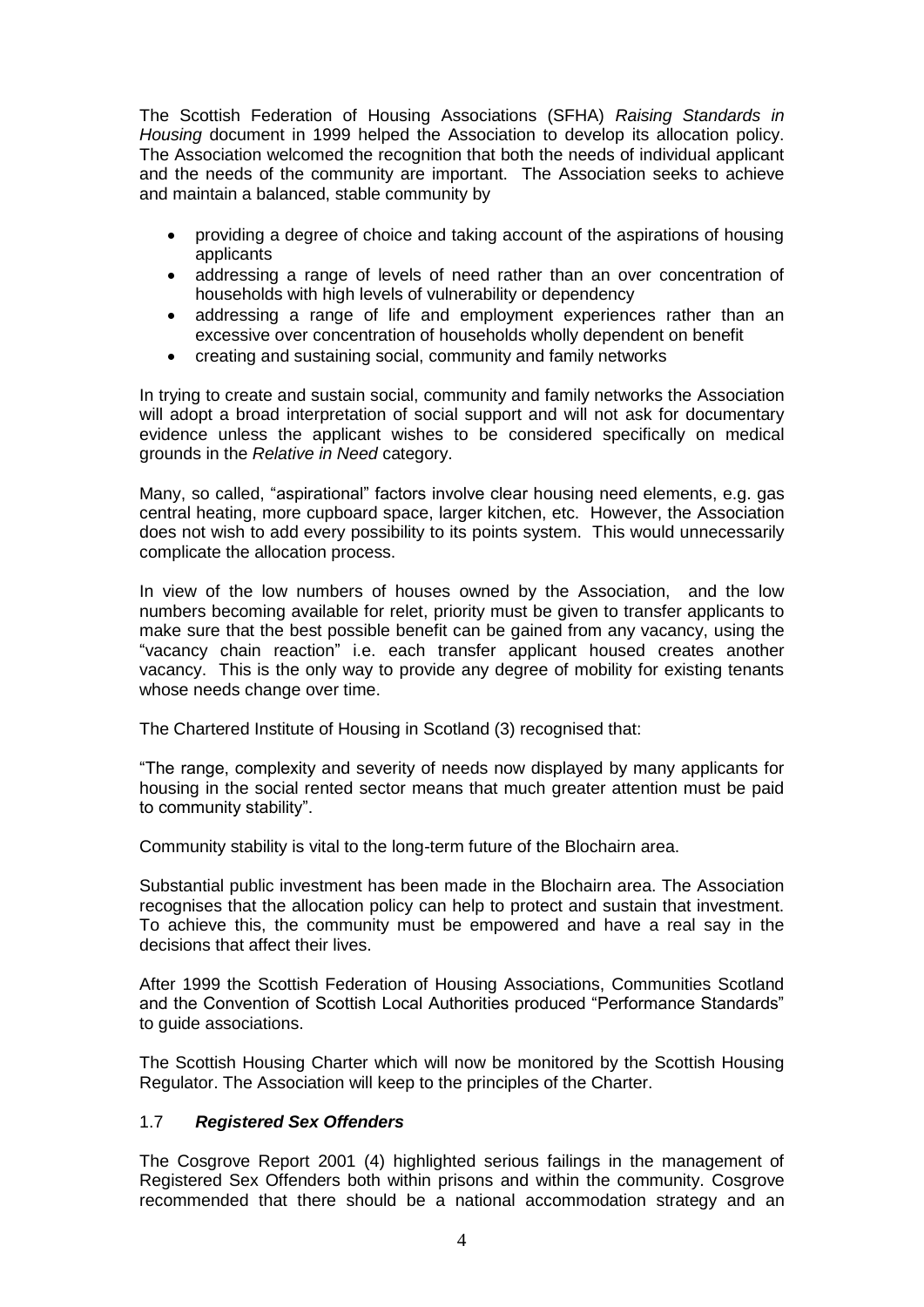education and training programme for housing providers and their management bodies.

The National Accommodation Strategy for Sex Offenders (NASSO) was introduced as part of the Multi Agency Public Protection Arrangements (MAPPA) in March 2007. However, there is no proper education and training programme and there has been no proper consultation with housing associations.

MAPPA, NASSO and other publications by the Chartered Institute of Housing in Scotland (5) and the University of Glasgow (6) highlight the role of housing organisations in maximising community safety and minimising the risk from Registered Sex Offenders.

The Association does not have the capacity to perform that role. It cannot reasonably claim to be able to maximise community safety and minimise risk from Registered Sex Offenders.

Cosgrove highlighted the danger of locating groups of sex offenders near to each other. However, it is clear that current procedures result in sex offenders being housed disproportionately in poorer communities. The Chartered Institute of Housing in Scotland (5) recommends that sex offenders should not be housed near to victims or potential victims. Yet poorer communities have significantly higher numbers of young children and single parent households.

The Scottish Federation of Housing Associations (7) stated that housing associations are best placed to identify the risks they face and that outside advisors should not assess risk on their behalf. The Association will assess the risk to Blochairn if a sex offender applies for housing or is referred by another agency. This is an assessment of the consequences to the Association if it provides a house and the sex offender reoffends. This is not an assessment of whether the sex offender is likely to reoffend. That will be decided by the Responsible Authorities.

Where a housing applicant or any member of the applicant's household has to register with the Police under any legislation relating to Sex Offenders the Association will work with the Responsible Authorities to establish whether there is a threat to community safety. Where a threat exists the application will be suspended.

The position will be reviewed if there is a material change in the circumstances. The applicant will have the right of appeal against the decision. See section 4.8 below.

### 1.8 *Review*

The Allocation Policy will be regularly reviewed. The current policy is the result of a review completed in October 2016. Every effort has been made to comply with legislation and guidance whilst meeting the specific needs of the Association and its customers. The outcomes of the current policy will be monitored and amendments may be made as appropriate.

In particular, the ongoing debates on social exclusion; housing need .v. choice/aspiration and housing issues relating to Registered Sex Offenders will be followed and any significant developments may be incorporated into the policy.

### **References:**

1. Chartered Institute of Housing in Scotland, *Newsletter Issue 16*, Feb 1998.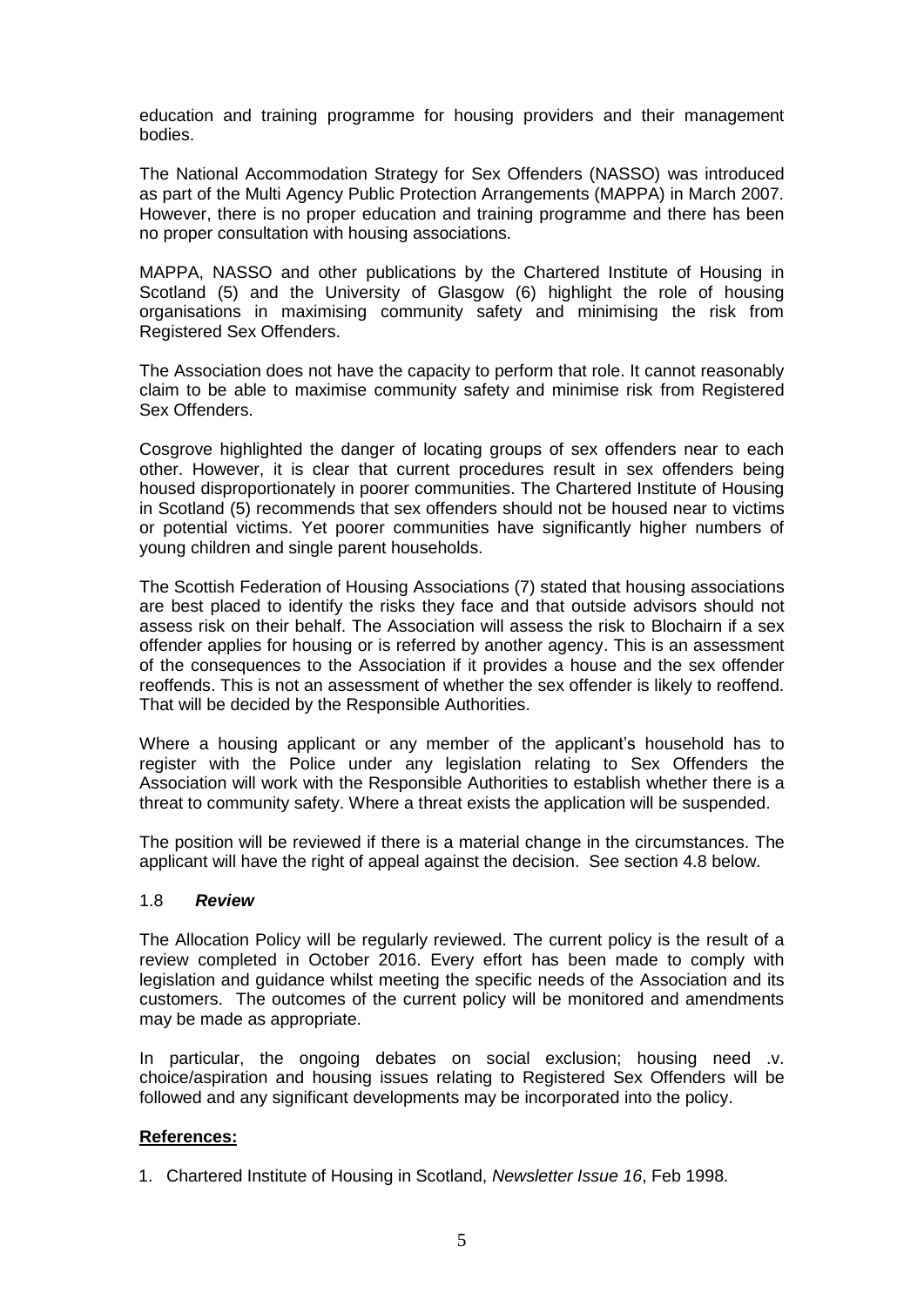- 2. Clapham D. and Kintrea K. (1992). *Housing Allocations (in the Housing Service of the Future).* Edited by Donnison D. and MacLennan D. Longmans.
- 3. Chartered Institute of Housing in Scotland (1997). *Housing Allocations in Scotland – A Practice Note*. By Brittain A. and Yanetta A.
- 4. Scottish Executive (2001). *Reducing the Risk: Improving the Response to Sex Offending.* Report to the Expert Panel on Sex Offending chaired by Lady Cosgrove.
- 5. Chartered Institute of Housing in Scotland (1999). *Housing and sex offenders in Scotland.* Andrea Moore, Policy Officer.
- 6. University of Glasgow (2004). *Towards a national accommodation strategy for sex offenders.* A report for the Chartered Institute of Housing in Scotland by Atkinson R., Flint J. and Blandy S.
- 7. Scottish Federation of Housing Associations (2002). Raising Standards in Housing.

## **2. ACCESS TO THE ASSOCIATION 'S HOUSING STOCK**

#### 2.1 *General*

The Association will have an open housing list. Applicants can apply and be assessed at any time.

Points threshold systems are not used as applicants would prefer to be placed on a housing list with little chance of being housed rather than not be placed on the list at all. This view was confirmed in a customer survey by 63% of respondents. It was also considered that, by accepting every application, it would give the Association a clearer indication of demand for its houses.

### 2.2 *Housing List*

#### Transfer Applicants

Applicants will be assessed and included in the housing list subject to a residency qualification. Transfer applicants will be considered for a Transfer after 2 years in their 1<sup>st</sup> tenancy. They will be considered for further transfers after 3 years in a  $2<sup>nd</sup>$ tenancy and after 5 years in any other tenancy. Applicants may be considered earlier if there are medical reasons or where there is a change in family composition.

#### Structure and Size of List

Applicants will be placed on the housing list and offers of accommodation made based on the number of people in the household and the number of bed spaces within the accommodation.

Housing Lists will not be kept for the Association's 4, wheelchair adapted houses. If any of these become available for let appropriate arrangements will be made at that time.

#### Points System

Priority will be determined by the Points System (See Appendix 1). Applicants will normally be advised in writing of their waiting list position and points total within 10 working days of receipt of their application.

### 2.3 *Referrals*

Under Section 5 of the Housing (Scotland) Act 2001, housing associations must assist Local Authorities to deal with homelessness. Referrals can be made to the Association by Glasgow City Council.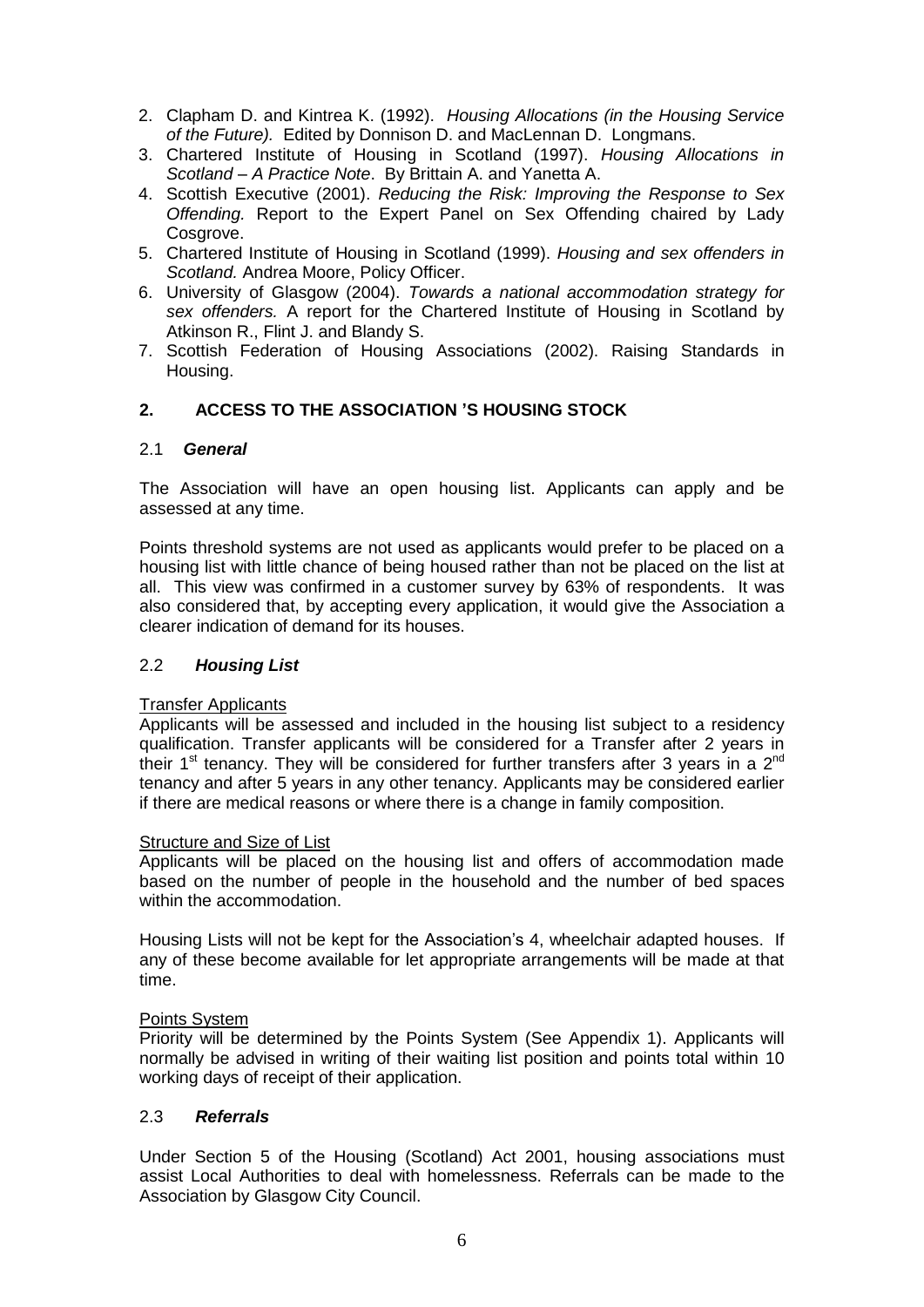## 2.4 *Mutual Exchanges*

Tenants may arrange mutual exchanges with tenants of any other housing association, co-operative or local authority with the prior written consent of the Association. An exchange will not be allowed if overcrowding will happen. Under occupation by one apartment may be allowed.

Mutual exchanges will not normally be considered within the first year of the applicant's tenancy unless there has been a significant change in their circumstances, e.g. family composition or medical circumstances.

## 2.5 *Sensitive Lets*

The Association may allocate a house outwith the normal operation of the policy if there are circumstances relating to an available house, for example, a history of anti social behaviour or neighbour disputes, a high number of children in a property, etc. The Management Committee monitor allocation statistics, including statistics on 'sensitive' allocations.

## 2.6 *Rent Arrears/Other Debts*

If an applicant has rent arrears or an outstanding debt to the Association, or has rent arrears due to another landlord, the Association may suspend the application. Each case will be considered on its own merits and consideration will be given to circumstances, such as, difficulties with Housing Benefit administration. Applicants have a right of appeal. See section 4.8 below.

### 2.7 *Home Visits*

Applicants will normally be visited to discuss the application, choice of accommodation, etc and to verify the information provided. Only in extreme circumstances will the condition of the applicant's house affect their application, for example, where there has been wilful neglect or damage. The applicant has the right of appeal. See section 4.8 below.

### 2.8 *Tenancy Reports*

A tenancy report will be obtained from the applicant's present landlord. Only in extreme circumstances will the tenancy report affect the applicant's position, for example, where there is evidence of anti social behaviour or wilful neglect or damage. The applicant has the right of appeal. See section 4.8 below.

### 2.9 *Abusive and Threatening Behaviour*

If an applicant uses threatening or violent behaviour towards any staff or committee member of the Association or towards any member of the local community the application may be suspended. The applicant will have the right of appeal. See section 4.8 below.

### 2.10 *Owner Occupier*

If they achieve a position which allows an offer to be made, applicants who own another house will be offered a tenancy if they conclude missives in the sale of their existing home within an agreed period of time. Each case will be assessed on its own merits taking account of the housing market at the time.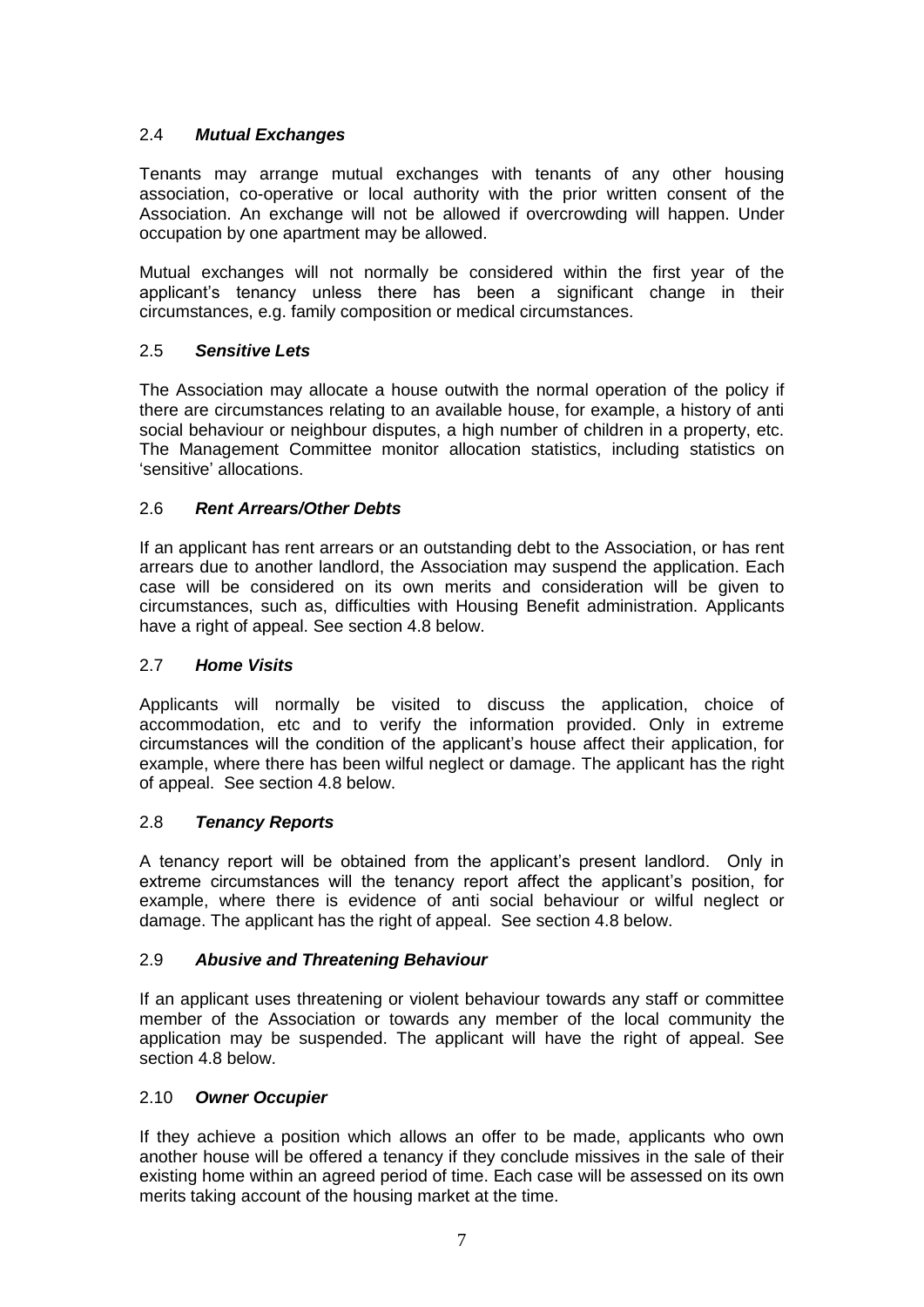# **3.0 RELATIONSHIP BREAKDOWN**

# 3.1 *General*

In a relationship breakdown the partner making the application will be considered to be a separate household living within the house.

## 3.2 *Association Tenants*

The Association would prefer the existing tenancy to be taken by the partner that any dependent children would normally live with. The tenant who does not have full custody of dependent children will be considered for a 1 bedroom house or a small 2 bedroom house.

Applicants who move outwith the Blochairn area may be considered as still resident if they apply within 6 months of moving and they have not obtained a permanent secure tenancy from another landlord and they do not own their own house.

## 3.3 *Children*

In considering the size of house that an applicant should be offered, account will be taken of where dependent children normally live. Account will not normally be taken of children staying with the applicant temporarily or occasionally.

Children under 16 years of age will normally be considered to be members of their parent's household.

# **4.0 GENERAL**

### 4.1 *Offers of Accommodation*

Offers of accommodation will be made using the information given on the application form. In particular, the size of house offered will be determined by the number of persons in the household, taking account of their age and sex.

Priority for 2 apartment ground floor accommodation will be given to applicants who are over 60 years of age or who have mobility difficulties.

### 4.2 *Joint Tenancies*

Where an application is made by a couple a joint tenancy will be offered.

### 4.3 *False or Misleading Information*

An applicant, who knowingly or recklessly makes a false or misleading statement in their application or withholds relevant information, may have their application suspended. Where a tenancy has been granted, the Association may begin proceedings in the Sheriff Court to recover possession of the house allocated. The applicant/tenant will have the right of appeal. See 4.8 below.

### 4.4 *Change of Circumstances*

Applicants must inform the Association of any change in their circumstances that would affect their application, particularly a change of address or in the number of people living in the accommodation.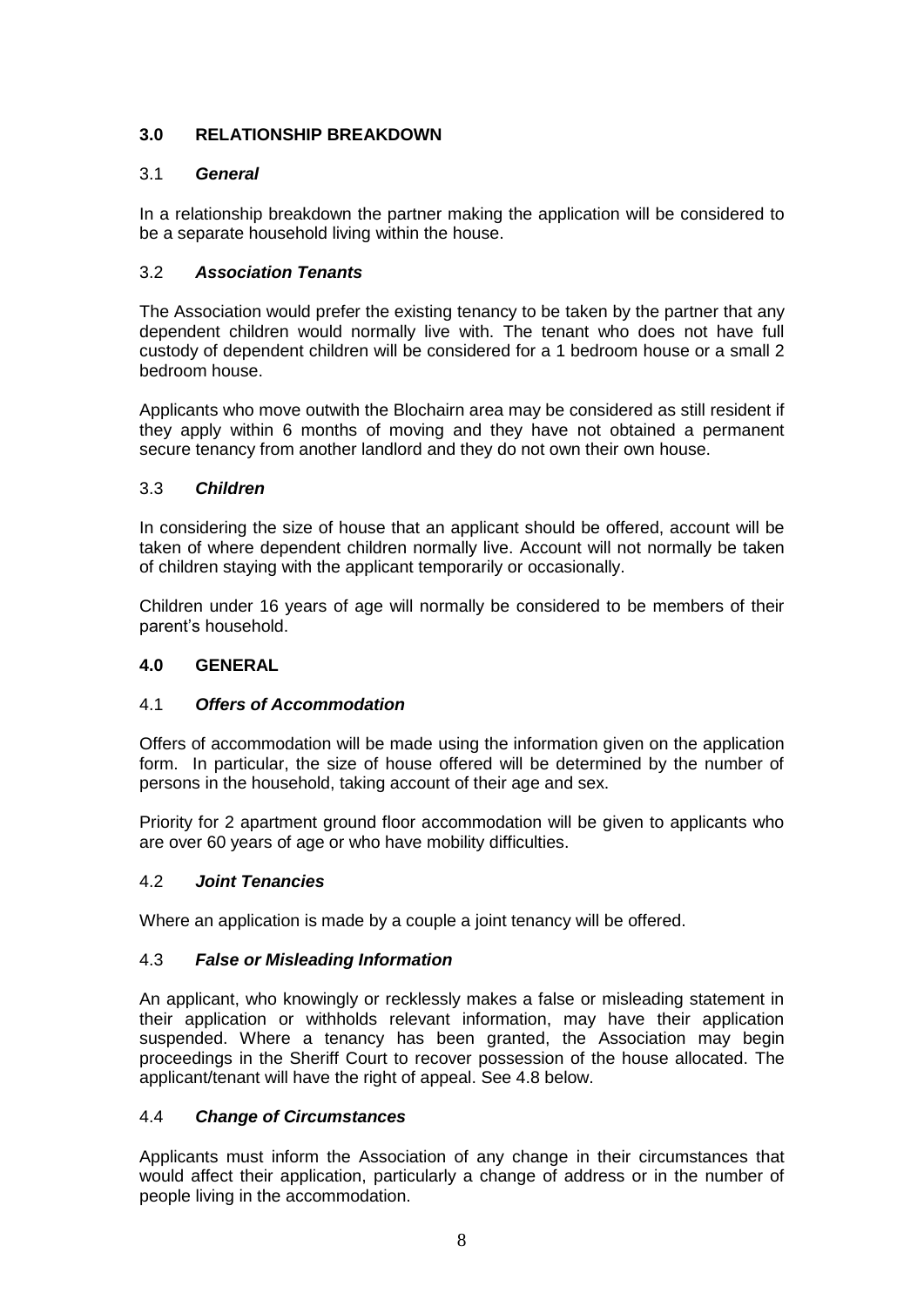# 4.5 *Inspection of Records*

Applicants can see the records about their housing application. Arrangements can be discussed with the Association's staff.

## 4.6 *The Role of the Management Committee*

The Association's Management Committee is responsible for the allocation policy. Staff will operate and manage the policy. The Management Committee will monitor the policy and Housing List administration through regular statistical reports. The Management Committee will not have access to details of individual applications. Special Cases referred to the Management Committee will not include details which could identify the individual applicant.

## 4.7 *Conflict of Interest*

Allocations made to a member of staff or Committee or to a close relative of a staff or Committee member will be recorded and reported to the Scottish Housing Regulator. Applicants will be asked to state whether they are related to any staff or Committee member.

## 4.8 *Complaints Procedure*

An applicant who has a complaint about this policy should discuss this with the relevant staff member. If the applicant is not satisfied the complaint should be made in writing to the Director. If still not resolved, a formal complaint can be made using the Association's Complaints Procedure.

If the applicant is not satisfied with the Association's decision or handling of the complaint, the matter can be referred to the Scottish Public Services Ombudsman, 4 Melville Street, EDINBURGH EH3 7NS.

Tel: 0800 011 5378. Email: [enquiries@scottishombudsman.org.uk](mailto:enquiries@scottishombudsman.org.uk) Website: www.scottishombudsman.org.uk.

A copy of the Complaints Procedure is available from the office.

*October 2016*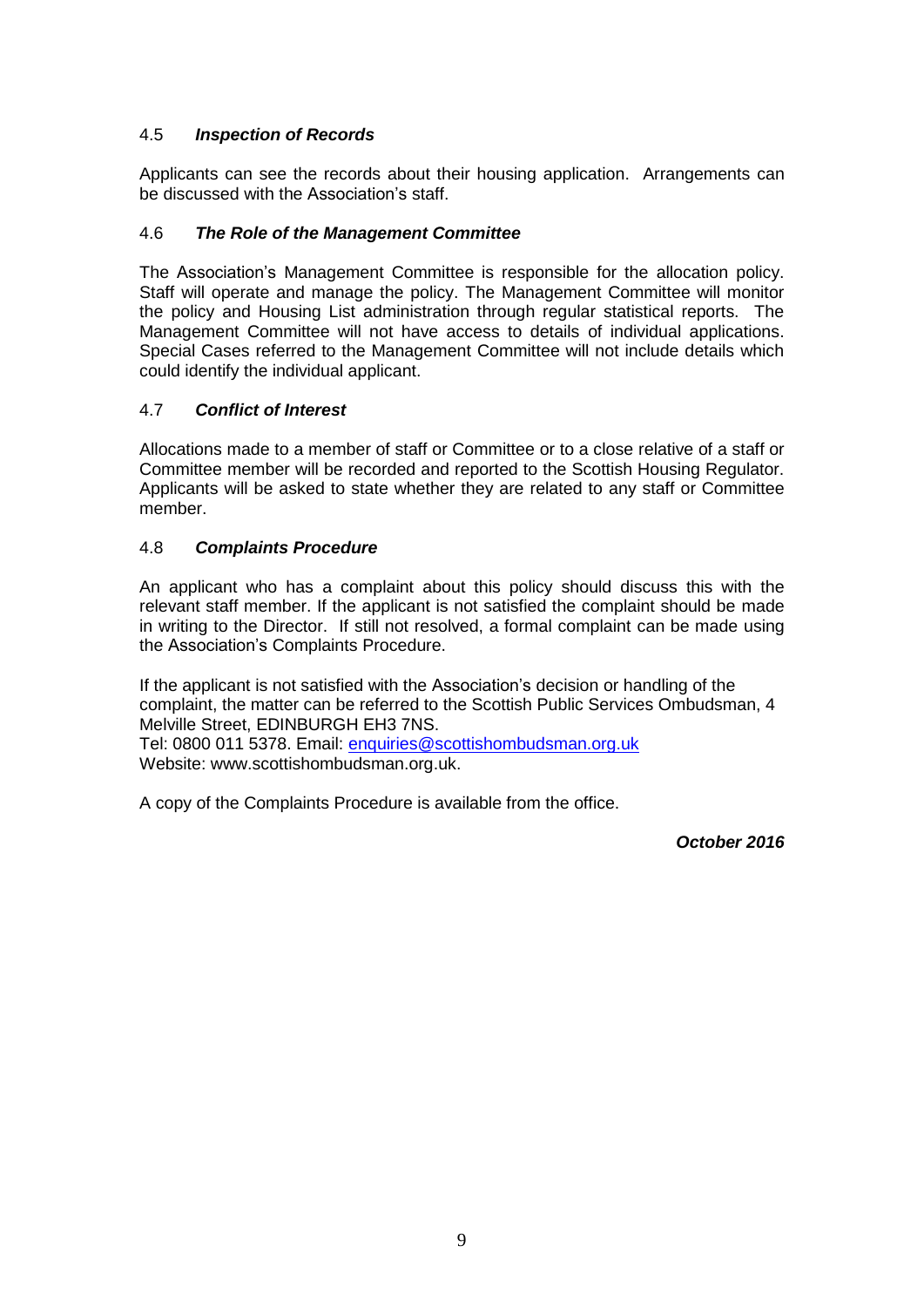### **Appendix 1**

## **ALLOCATION POLICY – POINTS SYSTEM**

#### **Allocation Priorities**

The Association will give priority to applicants in the following order:

- **1.** *Transfer Applicants*
- **2.** *Housing List*

Transfer applicants must have a need for alternative accommodation and must meet the appropriate residency qualification.

Homeless applicants, referred under Section 5 of the Housing (Scotland) Act 2001 will be considered as they are received from Glasgow City Council.

#### **Points System**

Applicants will be assessed using the following points system.

#### **1. Medical Priority (Essential – 50 points; Advisable – 20 points)**

Points may be awarded if the applicant's accommodation is having an adverse effect on his/her, or a member of his/her household's health and other accommodation would help. Medical evidence may be required which shows clearly how the current accommodation is unsuitable and how other accommodation would help. An assessment will be made about whether other accommodation is "essential" or "advisable".

Medical circumstances can be considered for each household member.

Points will be awarded to an applicant suffering from anxiety, depression, etc only if he/she is receiving medical treatment on a regular basis.

Points will not be awarded to applicants with a disability or disabling illness that affects their mobility if they will not consider a ground floor house.

### **2. Relative in Need (80 points)**

This category is intended to deal with exceptional circumstances where the relative providing support has to travel a significant distance. This could be support to a Blochairn tenant or to an applicant who needs to move to the area to receive support from a Blochairn tenant. Account will be taken of other relatives already living nearby who could provide care and support. Relative in Need applicants will be considered only where the Blochairn tenant has been a tenant for at least 2 years. This category will normally only apply if there is a parent/child relationship.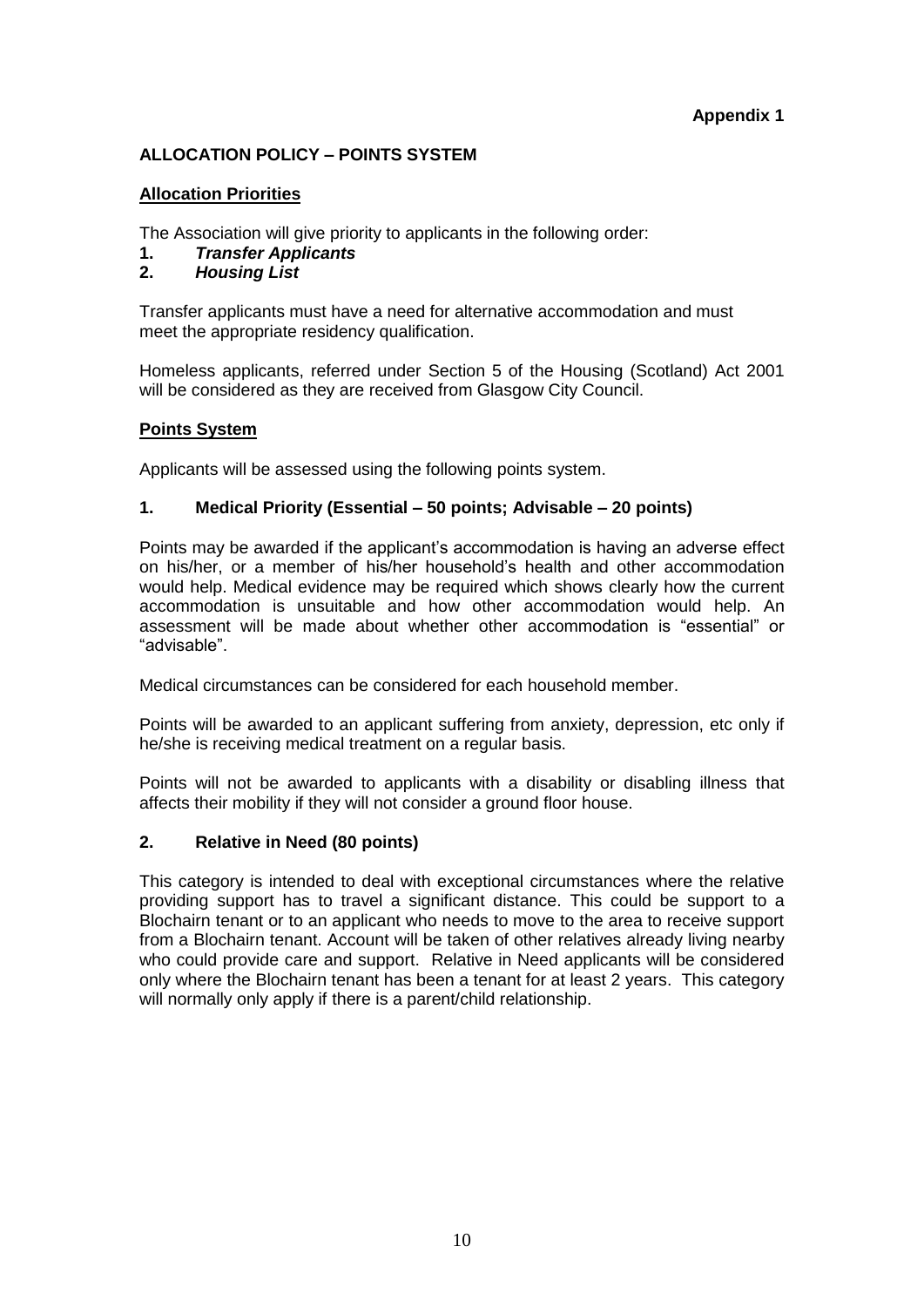|         | Required        |      |      |                 |
|---------|-----------------|------|------|-----------------|
|         | 2apt            | 3apt | 4apt | 5apt            |
| Present |                 |      |      |                 |
| 1apt    | 15              | 30   | 45   | 60              |
| 2apt    | ი               | 15   | 30   | $\overline{45}$ |
| 3apt    | 15              | ი    | 15   | 30              |
| 4apt    | 30              | 15   | 0    | 15              |
| $5$ apt | $\overline{45}$ | 30   | 15   |                 |

# **3. Overcrowding/Under occupation (15 points per apt)**

*"Apartments in present accommodation" = living room and bedrooms only.* 

## *"Apartments required" = 1 Living room plus*

*1 Double Bedroom for applicant or applicant and partner 1 Double Bedroom for each 2 persons of the same sex under 16 years age 1 Double Bedroom for each 2 persons of different sex under 10 years 1 Single Bedroom for each remaining member of the household.*

*NB The Association will consider the age gap between children and whether it is reasonable for them to share a bedroom.* 

# **4. Lacking Amenities (90 points)/Sharing Amenities (50 points)**

"Amenities" are kitchen, bathroom and inside toilet and hot water supply. "Sharing Amenities" will be awarded when two or more households share the same accommodation. Single applicants will be assessed as a separate household, even if sharing accommodation with their immediate family.

### **5. Harassment (50 points)**

Points may be awarded where an applicant is being harassed because of race, religion, disability, sex or sexual orientation, or by a former partner. This does not apply to a dispute between tenants. If harassment is being caused by a tenant of the Association action against that tenant would be considered.

### **6. Lack of Security of Tenure (20 Points)**

Points may be awarded where the applicant has an insecure tenancy. Relevant documentation will be required.

# **7. Property Condition (20 Points)**

Where an applicant has a tenancy of a property that is in an unimproved condition (e.g. requiring new windows, central heating, etc) consideration will be given to awarding points in this category.

### **8. Travel to Work/Place of Study (50 Points)**

Points may be awarded if the place of work or study (Further Education) is within 5 miles of the Blochairn area. There will only be one award per household.

# **9. Blochairn Housing Association Tenant (5 points per year)**